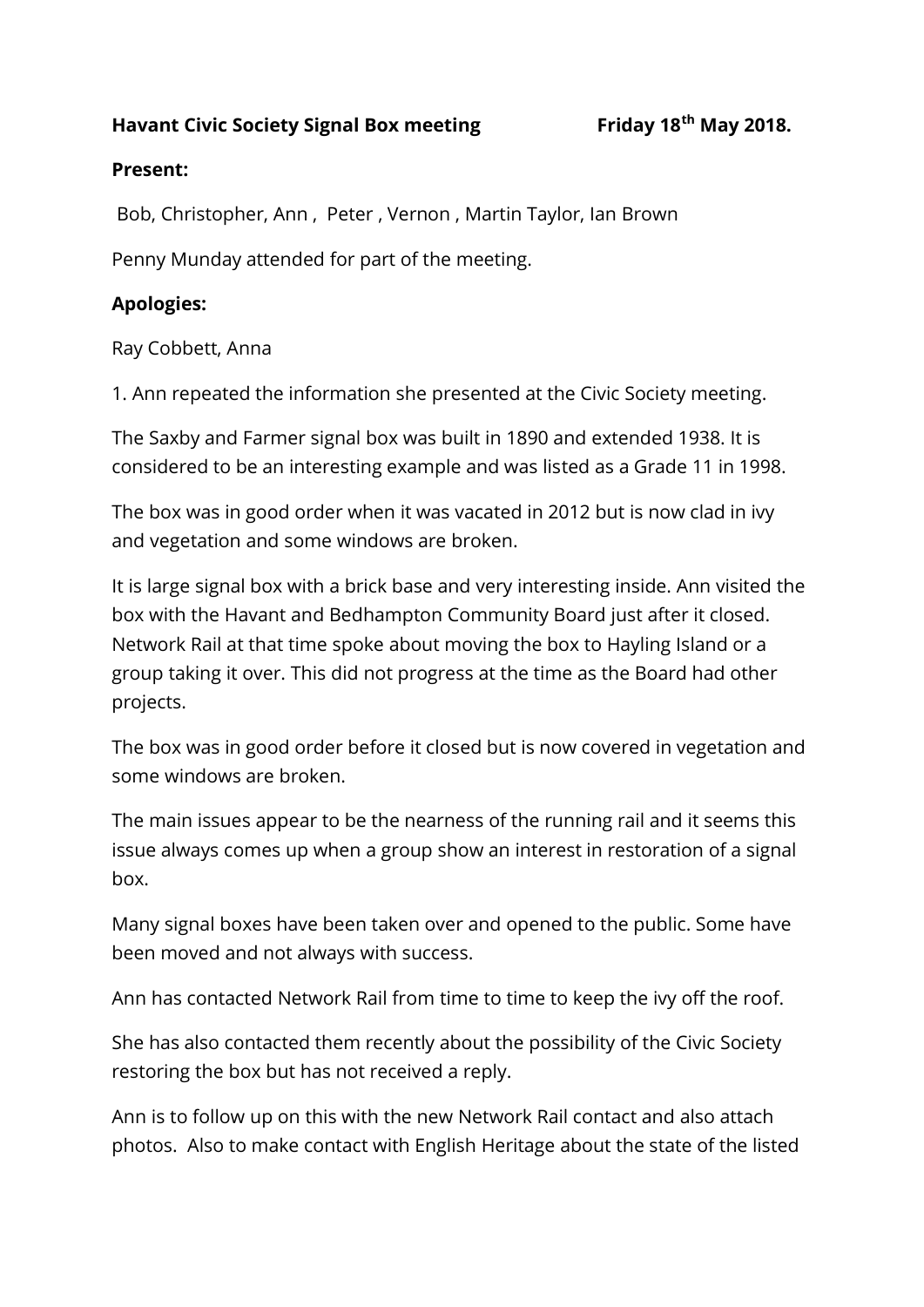building and to copy the letter to HBC and ask what action they are taking**. Action Ann**

2Martinl will contact the Network Rail Property Disposal Division. **Action Martin**

3. There is scope for a project following on the success of the Gazebo Garden.

This could be getting the outside back in order and then going further and restoring the signal box with view to opening it to the public. There are a number of grant making trusts that might fund a project and there might be a possibility of Community Infrastructure Levy once the Wessex site is developed nearby.

-2-

Linked to the restoration there could be scope for bike hire near the box making use of the Shipright's Way to Hayling Island. Much of the track is off road and safe for children. There is a lot of scope as the Hayling ferry links to Southsea.

This could also link with other heritage projects such as the Gazebo Garden and the Spring.

Bob will draw up a business plan based on this discussion**.** 

# **Action Bob**

4. Vernon had circulated a link to the Railway Heritage Trust.

5. The two ward councillors who were at the Civic Society meeting both said that they would support the project.

6. Bob has contact with a former signalman who is a neighbour and feels that there is a wealth of oral history to collect particularly as the Havant signal box was used for training. A project could be started in conjunction with the Spring. Penny Munday may be able to help.

To make contact with the Spring. **Action Action Action** 

# **Peter.**

To set up a meeting at Bob's house with the signalman and also Mark Johnson another signalman who served as a councillor at HBC.